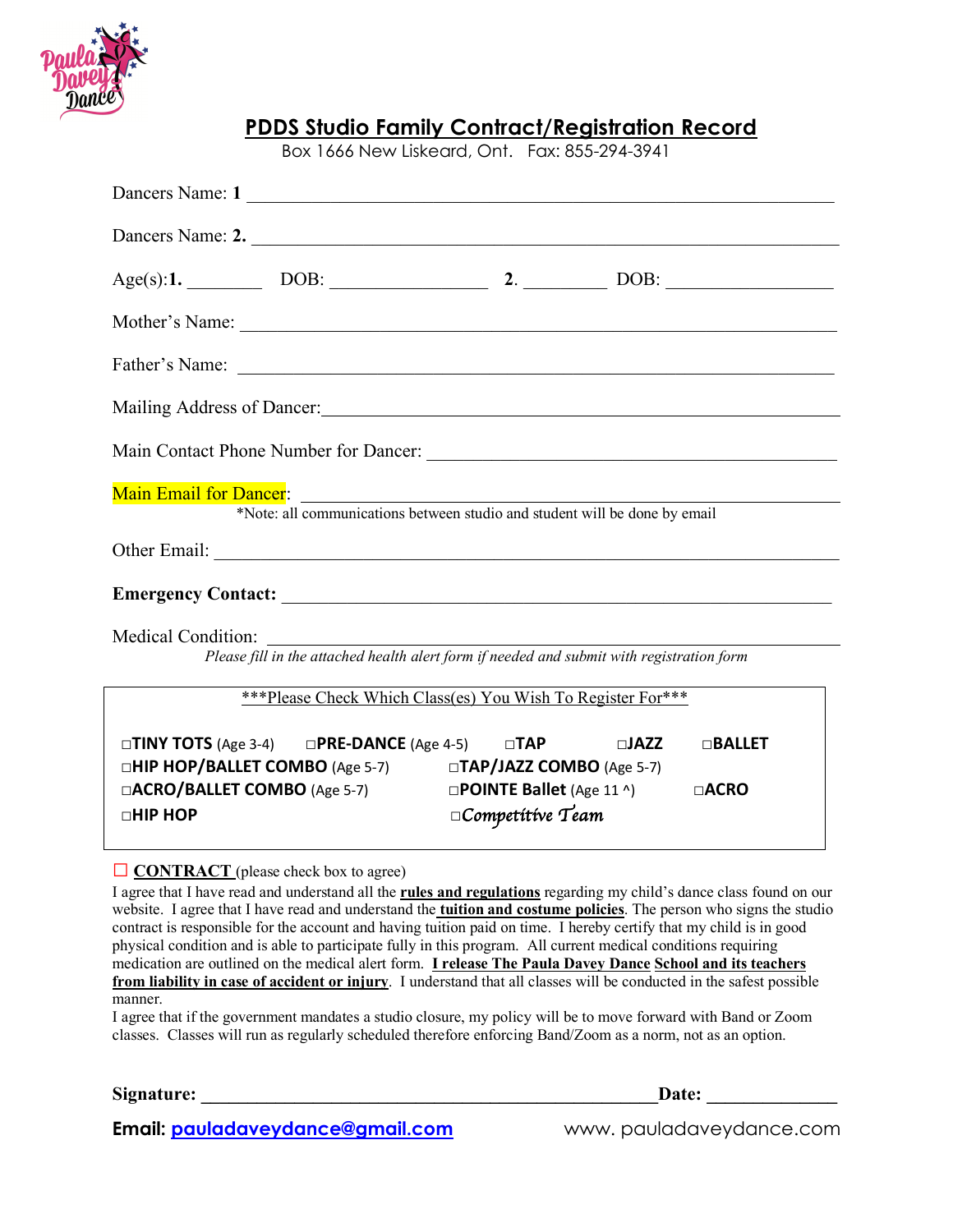## **OFFICE USE ONLY**

| <b>Child One:</b> |      |              |     |      |              |
|-------------------|------|--------------|-----|------|--------------|
| Day               | Time | <b>Class</b> | Day | Time | <b>Class</b> |
|                   |      |              |     |      |              |
|                   |      |              |     |      |              |
|                   |      |              |     |      |              |
|                   |      |              |     |      |              |
|                   |      |              |     |      |              |
|                   |      |              |     |      |              |

| <b>Total Amount:</b> |                    |               |                |
|----------------------|--------------------|---------------|----------------|
| Date                 | <b>Amount Paid</b> | <b>Method</b> | <b>Balance</b> |
|                      |                    |               |                |
|                      |                    |               |                |
|                      |                    |               |                |
|                      |                    |               |                |
|                      |                    |               |                |
|                      |                    |               |                |
|                      |                    |               |                |
|                      |                    |               |                |
|                      |                    |               |                |
|                      |                    |               |                |
|                      |                    |               |                |
|                      |                    |               |                |

□PAYMENT SCHEDULE – (Please check box to agree) ensure you have read our tuition policy information

from our website

Program Cancellation Policy – If I wish to cancel my registration after the  $2<sup>nd</sup>$  week of dance, I understand there are no refunds and that I am responsible for full payment.

## **Payment due date: September 1 - October 1 - November 1 - December 1**

| $\Box$ E Transfer (pauladaveydance@gmail.com) | $\Box$ Cash | $\Box$ Credit | $\Box$ Debit |  |
|-----------------------------------------------|-------------|---------------|--------------|--|
|-----------------------------------------------|-------------|---------------|--------------|--|

**□I give PDDS permission to take payments on my credit card on the payment due date**

|                       |                                  |          | $\Box$ Full Payment $\Box$ 2 Installments $\Box$ 4 Installments $\Box$ 8 Installments (competitive students only) |
|-----------------------|----------------------------------|----------|-------------------------------------------------------------------------------------------------------------------|
| Credit Card #         |                                  |          |                                                                                                                   |
|                       | Expiry Date:                     | Code $#$ |                                                                                                                   |
| Cardholder Signature: |                                  |          |                                                                                                                   |
|                       | Email: pauladaveydance@gmail.com |          | www.pauladaveydance.com                                                                                           |